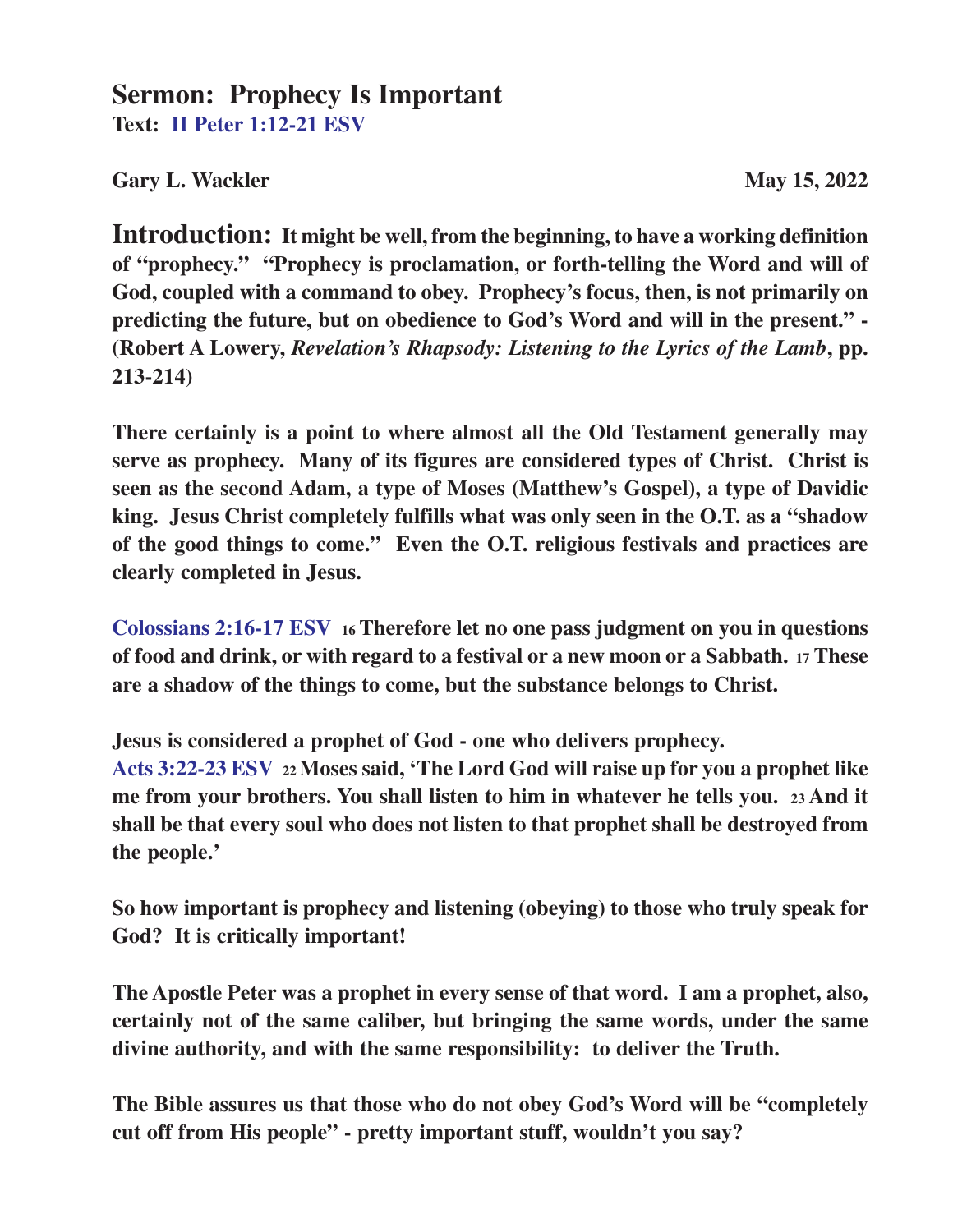**TV commercials on cable or on social media can very quickly create a buzz around a word or phrase designed to try and get you to buy or believe something. It is a multi-faceted approach that has as its goal to change you and your beliefs. I guarantee you that much of what you think is important will change in our culture in a relatively short time, certainly within a generation.**

**All words, even if they are the same words, are not of equal value. Politicians are not of equal value/importance either. Who do you believe? The value of words depends in large part, too, not on the skill of the speaker, but on the credibility of the speaker. A ten-year-old boy may say what he thinks is important in life, and also a 100-year-old man. Whose counsel is more likely to be wise?**

**God's Word brings life and is eternally true. In the context of the end of time all the Gospel writers remind us that Jesus said: Matthew 24:35 ESV <sup>35</sup>Heaven and earth will pass away, but my words will not pass away.**

**In our II Peter passage, today, we see an aged-apostle of the Lord Jesus Christ near the end of his life wanting to remind his listeners of important words about eternal life. They had heard them before, but Peter wanted to make sure they heard them again. Today, I stand in that same tradition, repeating myself, but wanting to say again what you need to hear.**

**Prophecy Is Important. Just like Peter, it calls us to:**

### **I. Tell People of God's Desire for Them (vv. 12-15).**

**II Peter 1:12-15 ESV<sup>12</sup> Therefore I intend always to remind you of these qualities, though you know them and are established in the truth that you have. 13 I think it right, as long as I am in this body,[a] to stir you up by way of reminder, 14 since I know that the putting off of my body will be soon, as our Lord Jesus Christ made clear to me. 15 And I will make every effort so that after my departure (**εξοδυ**s) you may be able at any time to recall these things.**

#### **Comment on: Footnotes:** [a] 2 Peter 1:13 Greek *tent*; also verse 14

**God wants everyone to be saved, but He never intended for us to remain as babies in our faith. He wants us to mature and grow up in His Word.**

**To do that, we need:**

**A. To Repeat the Truth of God's Word**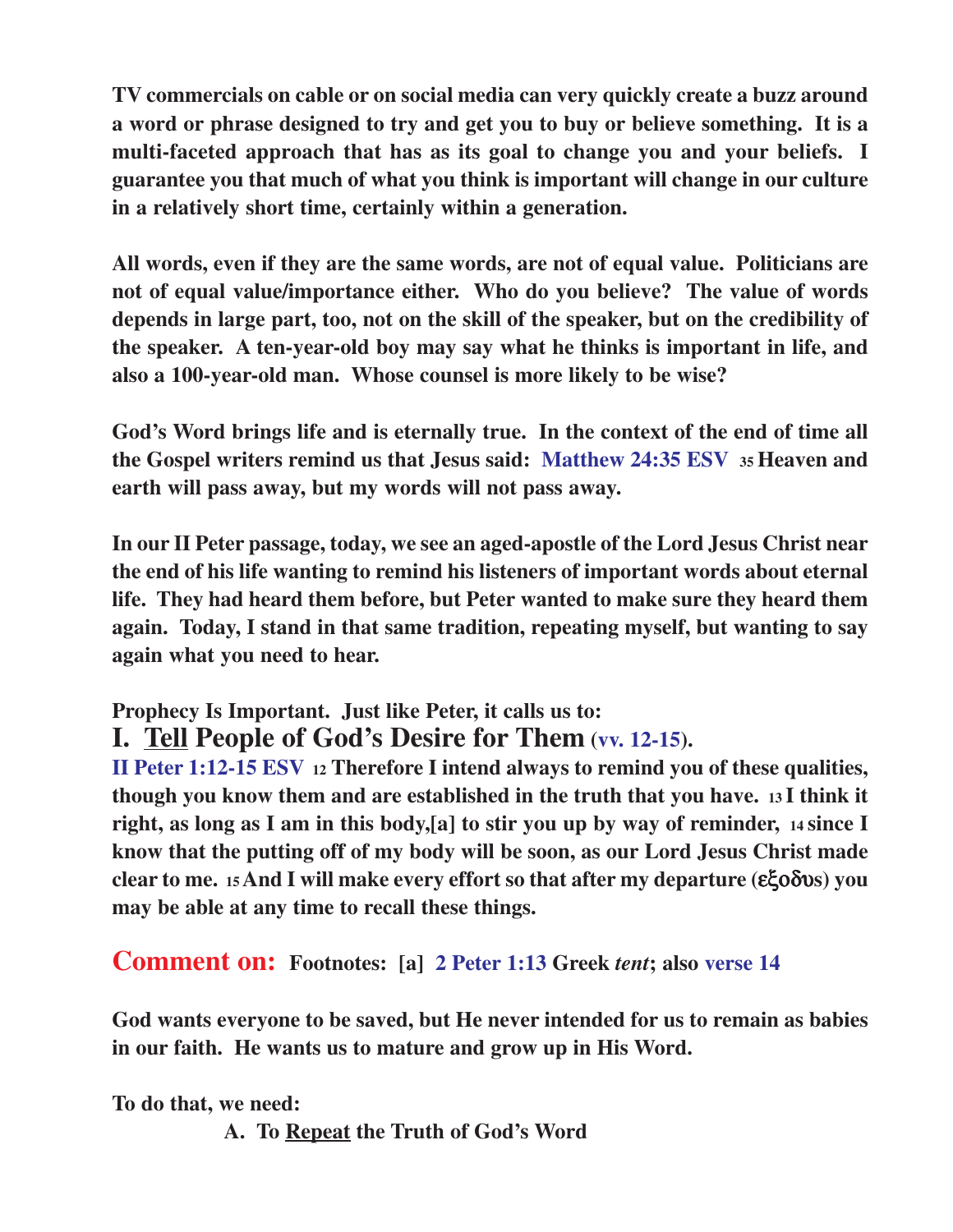**Fred Craddock recalled: "Some years ago, some of us who were ministers, pastors and teachers in seminaries were asked to form a group, and before a large body of students and laypersons, to say who was the most influential person apart from our parents in the formation of our lives and our movement to ministry. We had two or three weeks notice, but it was a difficult matter for me. Finally, when my turn came, I stood up and gave them a name they had never heard of. I said, "Miss Emma Sloan."**

**As children, we called all women "Miss." Miss Emma Sloan was an elderly woman, single. She taught me in the primary department (It was Mrs. Brown for me), and since there was nobody to teach the juniors, she went right on with us, and taught us for years. She gave me a Bible. She wrote in the front: 'May this be a light to your feet, a lamp for your path,' Emma Sloan. She taught us to memorize the Bible; she never tried to interpret it. I don't remember her ever explaining anything. She said, 'Just put it in your heart, just put it in your heart.'**

**She used the alphabet, (like they do in the Hebrew Bible), and we'd go around the room saying verses, A - a soft answer turns away wrath. B - Be ye kind, one to another, tenderhearted, forgiving each other, as God also in Christ has forgiven you. C - Come unto me, all you who labor and are heavy laden. D - Do unto others as you would have them do unto you. E - Every good and perfect gift... F - For God so loved the world... Don't worry, I'm not going on, Fred said.**

**I still remember all that. She didn't explain it. We learned from the King James Bible all those verses. I had to say to those students and church folk that Sunday afternoon, "I can't think of anything, anything in all my life that has made such a radical difference as those verses. The Spirit of God brings them to my mind appropriately, time and time and time again." (***Craddock Stories***, pp. 33-34)**

**To Repeat the Truth of God's Word is important:**

**1. for the present generation.**

**Peter mentored John Mark who wrote possibly the earliest Gospel in the NT. You can't pass on what you don't have or know. And Peter was doing everything he could to share what he understood with his generation - just pouring in Scripture as it was being formed into Mark's life.**

**A Roman Catholic Bishop (Untener) I knew while I was in Midland, MI had memorized all four of the Gospels.**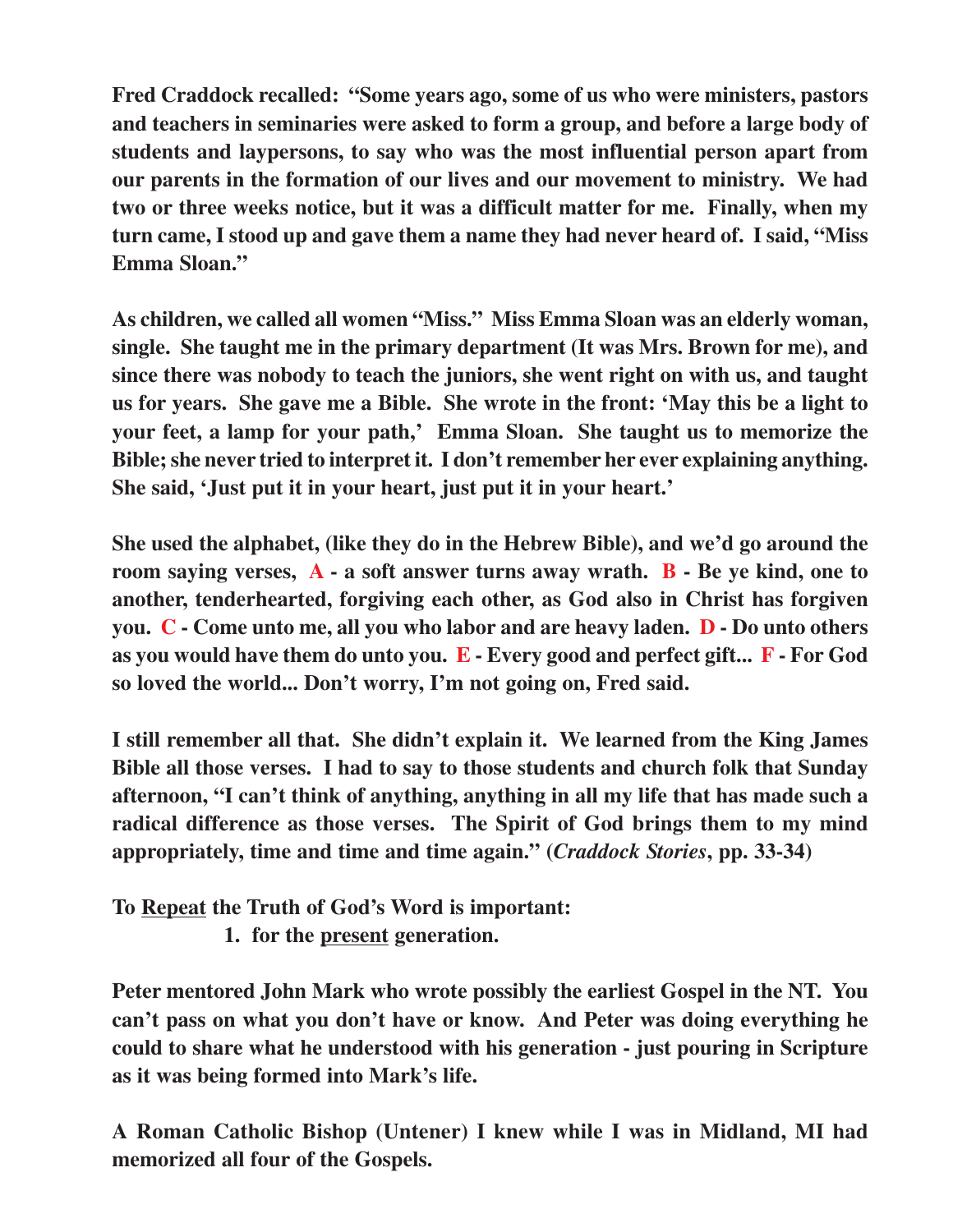**There was an organization a few years ago offering a grand prize to teens of \$100,000 for who could memorize the most Scripture.**

**I personally love Bible reading and study, and because of the way my mind works I need constant reminders and repetition to keep things up there. Maybe you are like me. I need my memory refreshed. Even the Lord's Supper is practiced weekly so we will not forget Jesus' sacrifice for us until He comes again for His Church.**

**I want to encourage you, if you are not already, to get into a study group or attend Sunday School with us. We are going through Isaiah on Sundays. Get involved in His Word; it will change your life!**

**If we don't fill our minds with God's Word now, what will be the spiritual outlook: 2. for the future generation(s).**

**In the future, there will be more pressure on the Church by false teachers and those who are ignorant in Scripture to move away from the Truth of God's Word, and compromise Biblical principles. It is already happening in many circles.**

**Like any good building the future must have a solid foundation in the present.**

**Peter understood that it was God's will:**

**B. To Be Fruitful as Long as Possible.**

**Jesus had already informed Peter basically how he was to die (John 21:18-19) and quite frankly with Nero in power, it did not take a great prophet to predict what would happen to Peter and other Christians who were serious about their faith and speaking the truth.**

**Even in Peter's time there were followers that had fallen asleep spiritually, and time was short. He needed to rouse them before it was too late. As we age we realize that the idea of a tent to describe our bodies is accurate. The flesh is transitory - here today, gone tomorrow! And after all, Christ's Church is made up of people who are simply pilgrims destined for, and on their way to, a better place.**

**No one knows when God will call us home; but in the meantime, we need to share our faith and mentor those who are interested in a heavenly home. We need to invest in people, not earthly real estate.**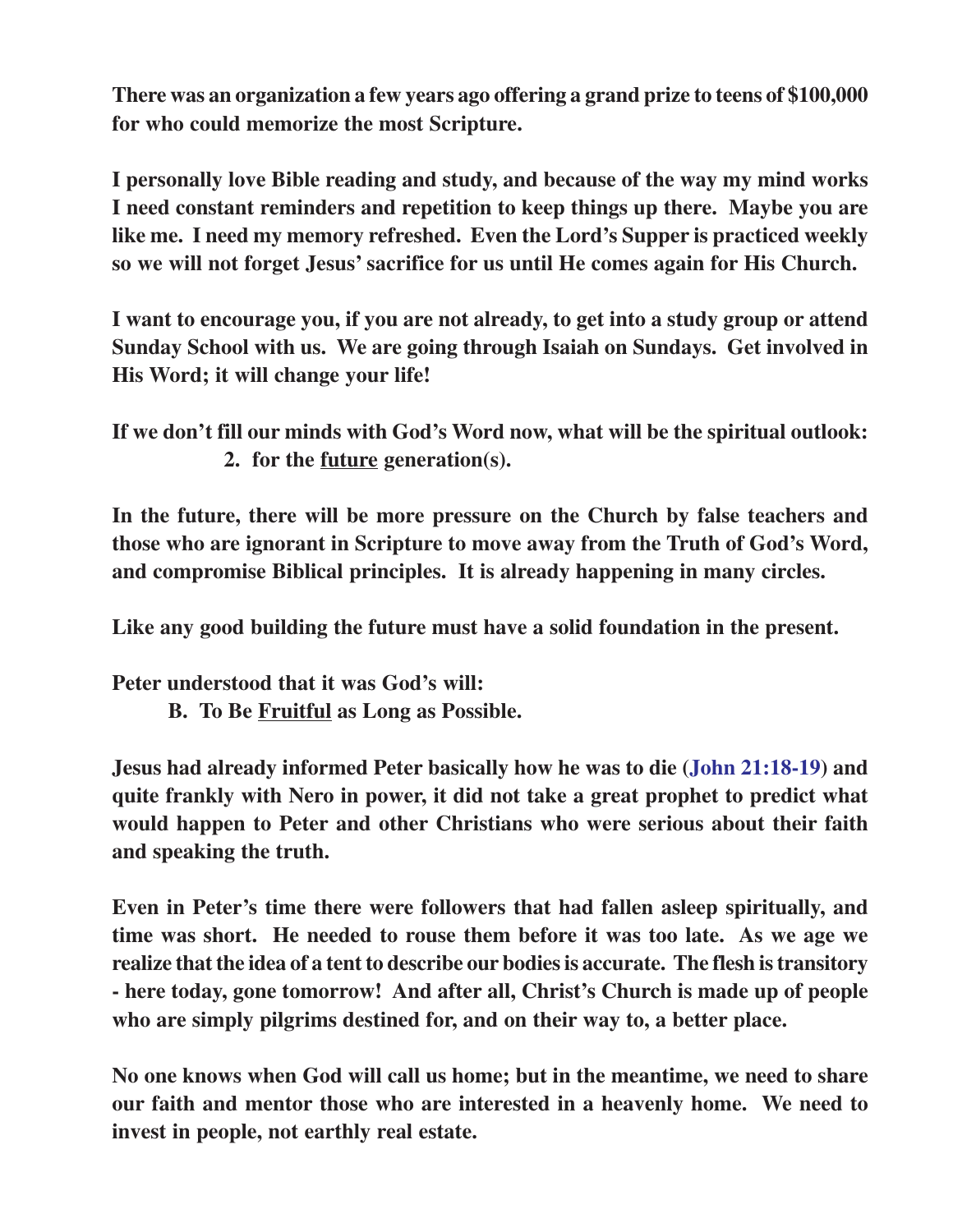## **Prophecy Is Important. Just like Peter, it calls us to help others: II. Develop a Saving-Relationship with God (vv. 16-18).**

**II Peter 1:16-18 ESV 16 For we did not follow cleverly devised myths when we made known to you the power and coming of our Lord Jesus Christ, but we were eyewitnesses of his majesty. 17 For when he received honor and glory from God the Father, and the voice was borne to him by the Majestic Glory, "This is my beloved Son, with whom I am well pleased," 18 we ourselves heard this very voice borne from heaven, for we were with him on the holy mountain.**

**A. Credible Witnesses Saw Reasons to Believe.**

**What do witnesses do? They testify. Peter was doing exactly that by sharing what he had seen while with Jesus. He had seen Jesus heal the sick, raise the dead, give sight to the blind, cast out demons, feed the hungry, and teach the multitudes. A common response was: Luke 9:43a ESV 43a And all were astonished at the majesty of God. - or the "greatness of God (NIV).**

**While trying to walk on water, Peter caught a glimpse of God.**

**Peter was one of the apostles who had seen the transfiguration of Jesus. It was during that experience that his faith grew, and he wanted to share that experience. Peter saw Jesus with the heroes of the O.T.**

**Matthew 17:1-3 ESV 1 And after six days Jesus took with him Peter and James, and John his brother, and led them up a high mountain by themselves. 2 And he was transfigured before them, and his face shone like the sun, and his clothes became white as light. 3 And behold, there appeared to them Moses and Elijah, talking with him.**

**Peter, James and John were eyewitnesses of his majesty. They saw Jesus for who He was: God!**

**B. Credible Witnesses Heard Reasons to Believe.**

**Peter had heard wonderful preaching, lessons and words from Jesus' lips that had inspired, challenged, rebuked, encouraged, healed and even astonished. Jesus taught with authority and in God's power just like Peter had at Pentecost under the direction of the Holy Spirit.**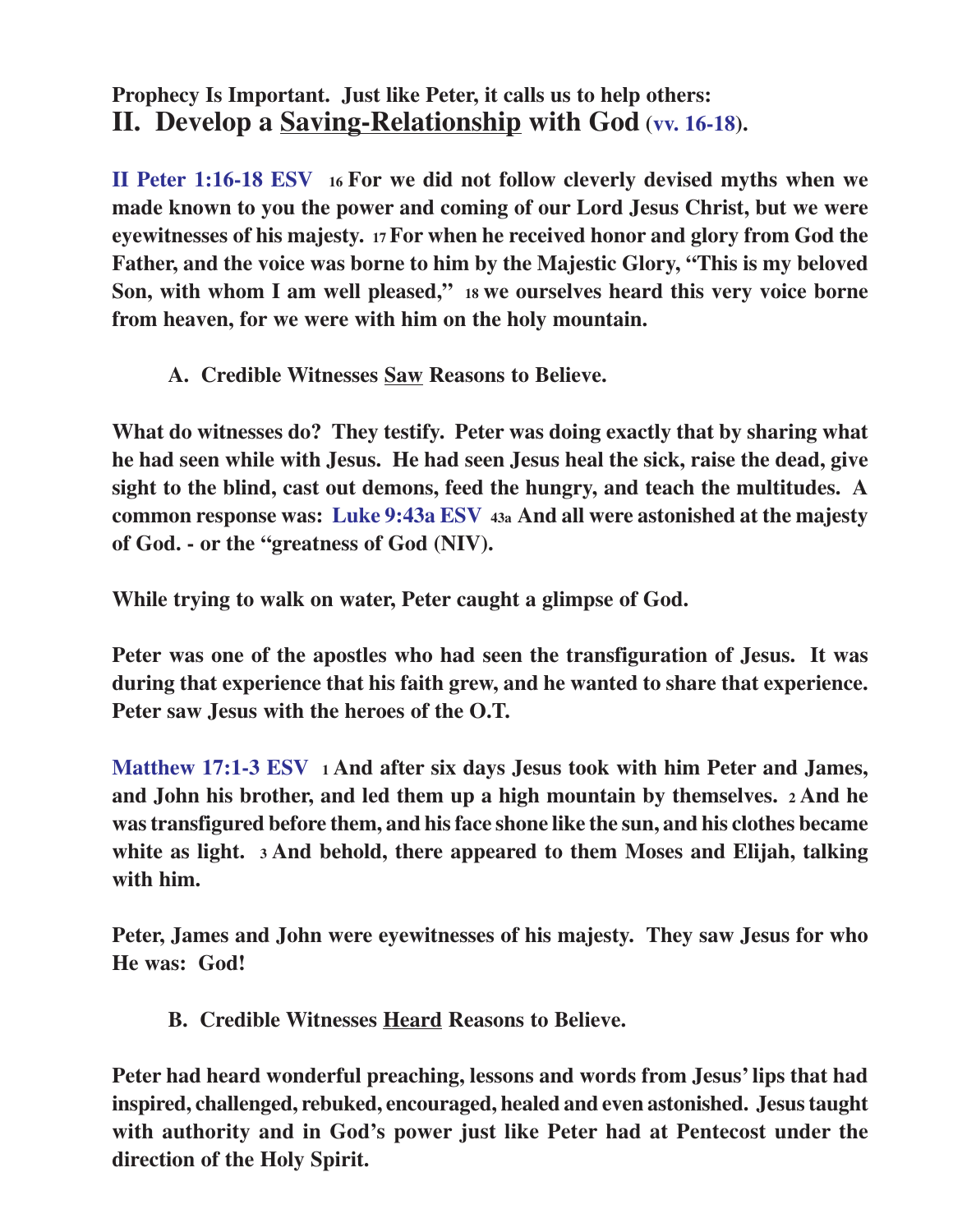**But what Peter heard on the mountain where Jesus was transfigured would change his perspective. And Peter understood the importance of passing this on. While on the mountain: Matthew 17:4-9 ESV 4 And Peter said to Jesus, "Lord, it is good that we are here. If you wish, I will make three tents here, one for you and one for Moses and one for Elijah." 5 He was still speaking when, behold, a bright cloud overshadowed them, and a voice from the cloud said, "This is my beloved Son, with whom I am well pleased; listen to him." 6 When the disciples heard this, they fell on their faces and were terrified. 7 But Jesus came and touched them, saying, "Rise, and have no fear." 8 And when they lifted up their eyes, they saw no one but Jesus only. 9 And as they were coming down the mountain, Jesus commanded them, "Tell no one the vision, until the Son of Man is raised from the dead."**

**The importance of these events and words came clear later. Now it was time to tell, and Peter was a first-hand witness. He and the other apostles were different from the false teachers who misinterpreted Jesus' words and made up stories that were no more than fables and myths with no connection to the Truth.**

**II Timothy 3:1-5 ESV <sup>1</sup>But understand this, that in the last days there will come times of difficulty. 2 For people will be lovers of self, lovers of money, proud, arrogant, abusive, disobedient to their parents, ungrateful, unholy, 3 heartless, unappeasable, slanderous, without self-control, brutal, not loving good, <sup>4</sup> treacherous, reckless, swollen with conceit, lovers of pleasure rather than lovers of God, 5 having the appearance of godliness, but denying its power. Avoid such people.**

**Peter understands that prophecy is a lamp to the people's feet and will direct them in the way they should go (the path of righteousness).**

**Prophecy Is Very Important, and just like Peter, it calls us to: III. Be Selective in What We Believe (vv. 19-21).** 

**II Peter 1:19-21 ESV <sup>19</sup>And we have the prophetic word more fully confirmed, to which you will do well to pay attention as to a lamp shining in a dark place, until the day dawns and the morning star rises in your hearts, 20 knowing this first of all, that no prophecy of Scripture comes from someone's own interpretation. 21 For no prophecy was ever produced by the will of man, but men spoke from God as they were carried along by the Holy Spirit.**

**Jesus' coming did not do away with the significance of the O.T., but validates its credibility and accuracy.**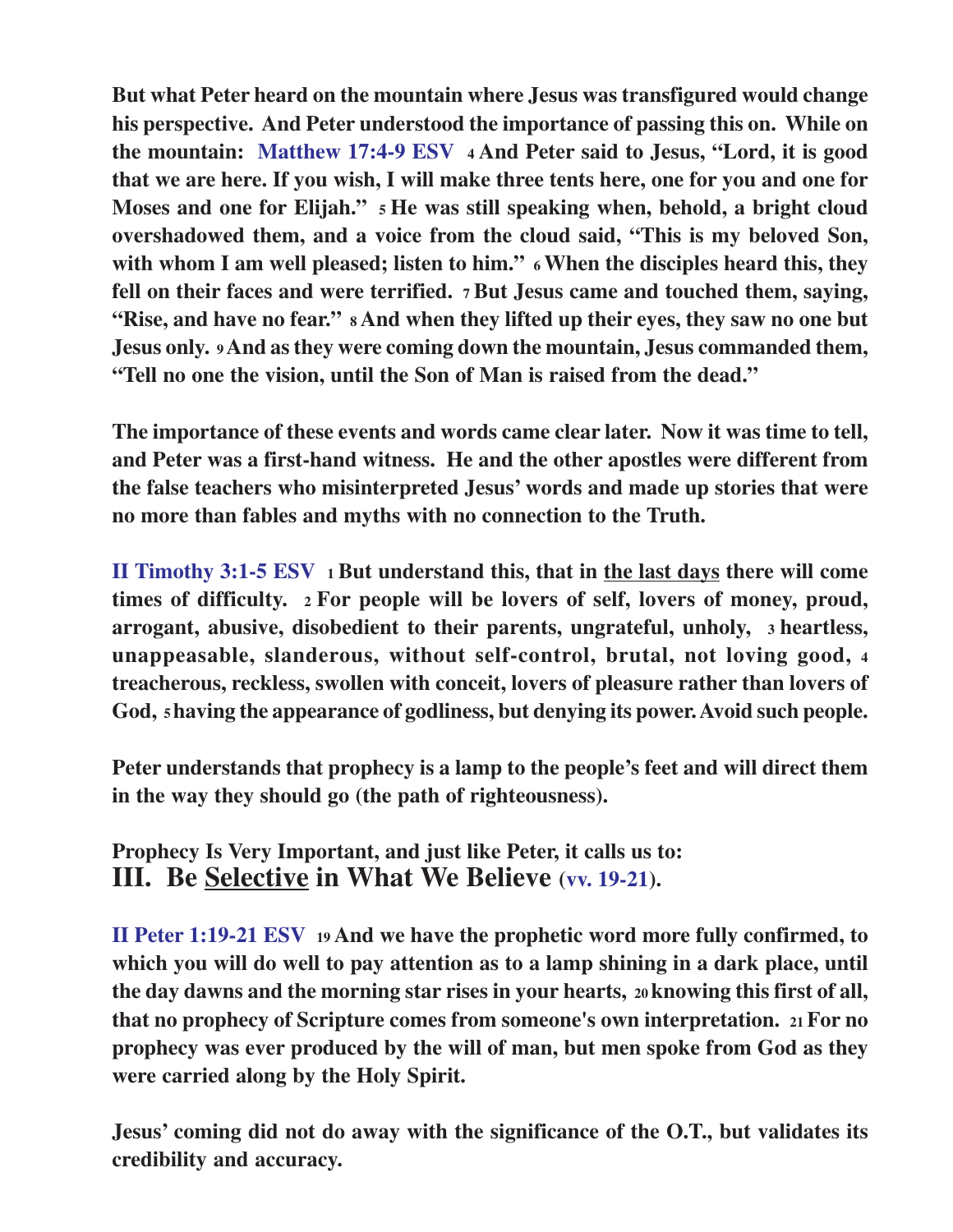# **Be Selective in What We Believe**

**A. Until We Understand God's Word**

**The O.T. told of a coming king like David, a law-giver like Moses and a prophet like Elijah. It was Jesus who would fulfill these hopes and dreams AND MORE! A couple of weeks ago, we talked of being on a journey - hopefully to heaven. Michael Green in his commentary comments (p., 100): "We are on a pilgrimage throughout our lives in this dark world. God has graciously provided us with a lamp, the Scriptures. If we pay attention to them for reproof, warning, guidance and encouragement, we shall walk safely. If we neglect them, we shall be engulfed by darkness. The whole course of our lives ought to be governed by the Word of God."**

**Green is saying that without knowing and obeying God's Word, heaven is out of the question. The best kind of instruction for us is:**

**B. Prophecy Whose Source Is God (Holy Spirit)**

**A lot of people have claimed, and even today claim, they speak for God. Yet, not everyone does! There is much confusion in the Church today on a variety of highly charged issues like abortion, human sexuality, and appropriate use of of our time and money. Really, though, the only correct place to go for instruction is the Bible. You should never follow or listen to anyone who calls into question the accuracy or inspired nature of the Bible or its writers. Those individuals do not belong to God's people!**

**"Scripture is neither given (v. 21) nor interpreted by man (v. 20); the Spirit does both tasks." - Green, pp. 100-101**

- **Q. What does it mean to be holy?**
- **A. On one level, it simply means to be used by God.**

**Conclusion: "I remember when they brought the famous list to Atlanta. The workers set it up in the public place -- block after block to form a long wall of names, Vietnam (soldiers') names. Some of us looked at it like it was a list of names; others went over closer. Some walked slowly down the columns. There was a woman who went up and put her finger on a name, and she held a child up and put the child's hand on the name. There was a woman there who kissed the wall at a name. There were flowers lying beneath the wall. Don't call it a list. It's not a list." -** *Craddock Stories***, p. 151**